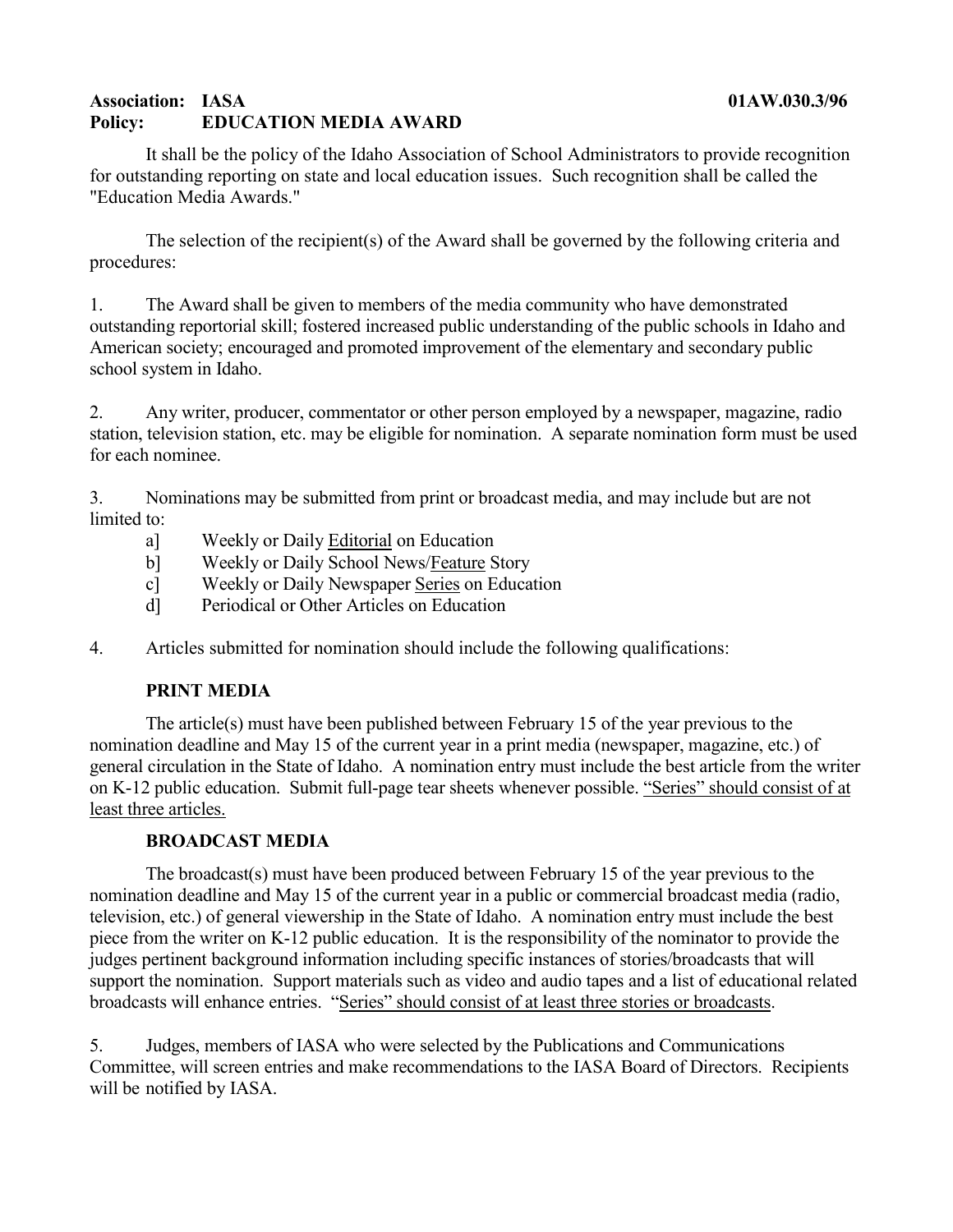6. Evaluation of nominations for award categories will be determined by a method of points. The values are determined by each judge selecting a number between zero  $\{0\}$  and ten  $\{10\}$  indicating an opinion as to how well the nominee met the five criteria.

| a] Selection of significant subject matter          | (0 to 10) |
|-----------------------------------------------------|-----------|
| b] Use of background material                       | (0 to 10) |
| c] Clear and interesting style                      | (0 to 10) |
| d] Reporting that tends to improve understanding of |           |
| the public schools                                  | (0 to 10) |
| e] Information supporting/documenting major points  |           |
| of the story                                        | (0 to 10) |
|                                                     |           |

7. The awards will be presented at the Annual Meeting of the Idaho Association of School Administrators in August of each year. A plaque of recognition may be given for each award.

8. Up to six awards may be given annually.

9. The Association reserves the right not to present Award(s) if either there are no nominees in a category or the judges determine that none of the nominees merit recognition.

Adopted by Board of Directors - December 1990 Amended - March 1992 Amended - March 1996